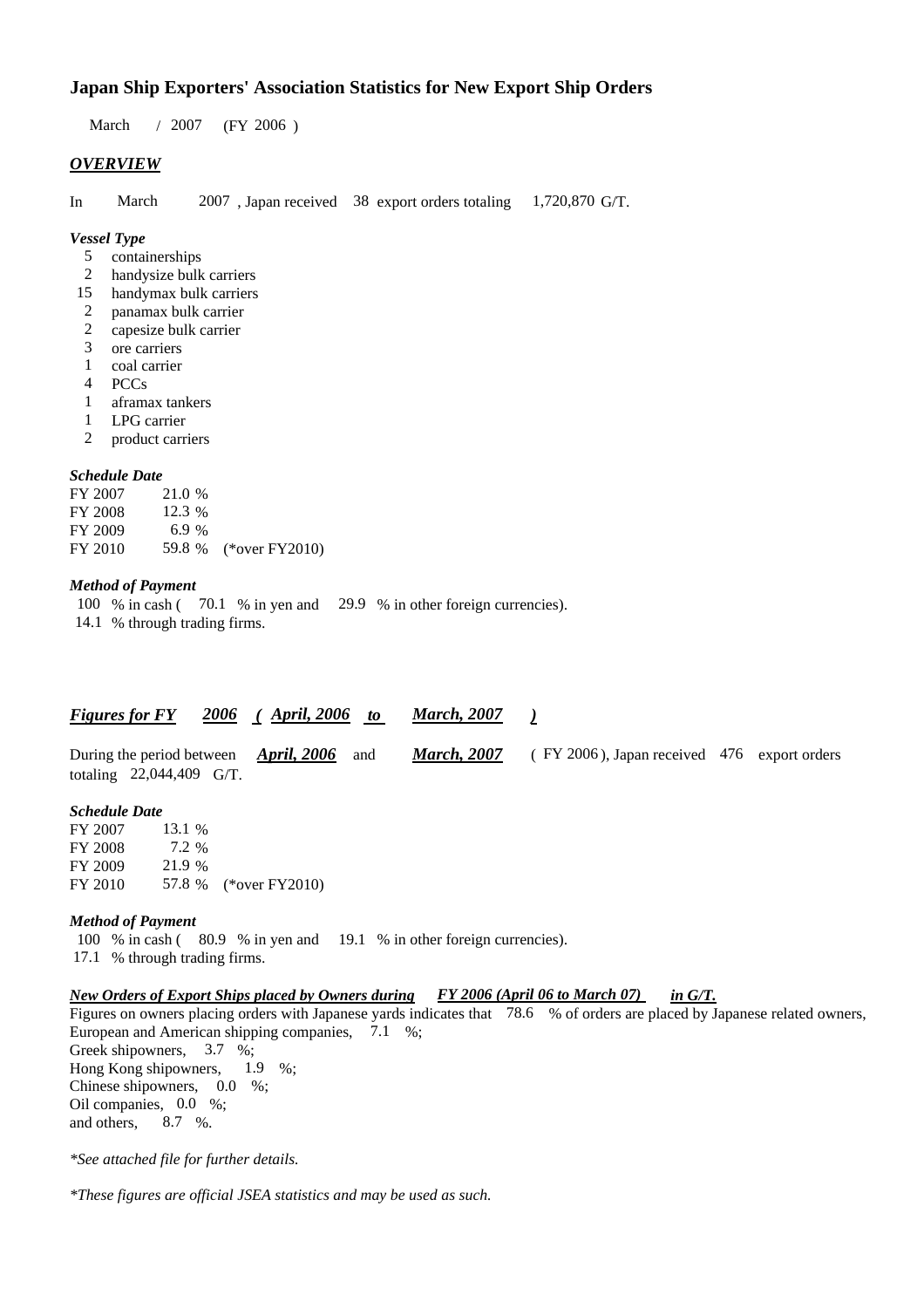## New Export Orders Placed in March 2007 (FY 2006) Based on Fiscal Year

No. G/T No. G/T No. G/T No. G/T No. G/T No. G/T No. G/T No. G/TGeneral Cargos | 31| 795,950|| 19| 272,940| 8| 795,200| 1| 17,200| 0| 5| 166,950| 33| 1,252,290|| 6| 184,150 Bulk Carriers | 262 | 11,659,326 | 227 | 10,860,460 | 43 | 1,733,250 | 9 | 295,740 | 21 885,550 | 29 | 1,436,270 | 329 | 15,211,270 || 59 2,617,560 Tankers | 136| 6,187,410|| 88| 4,532,099| 13| 503,050| 3| 85,700| 6| 342,350| 4| 117,650| 114| 5,580,849|| 13| 545,700 Combined Carriers 0 0 0 0 0 0 0 0 0 0 0 0 0 0 0 0Others | 1 | 7,000 || 0 || 0 || 0 || 0 || 0 || 0 || 0 || 0 || 0 || 0 || 0 || 0 Total 430 18,649,686 334 15,665,499 64 3,031,500 13 398,640 27 1,227,900 38 1,720,870 476 22,044,409 78 3,347,410 FY 2006 / FY2005 (%) \* 100.4 163.9 253.4 43.3 99.0 30.0 118.2 \*\* 42.4 In CGT | | 9,498,293|| | 7,283,651| | 1,677,331| | 207,284| | 544,063| | 799,874| | 10,512,203|| | 1,551,221 Description Apr 05 to Mar 06 Apr 06 to Nov 06 December 2006 January 2007 February 2007 March 2007 Apr 06 to Mar 07 Jan 07 to Mar 07

*Figures for shipbuilding orders of 500 G/T and over for export as steel vessels placed with JSEA members are covered.*

\*FY 2005/FY2004

\*\*Calendar Year 2006

JSEA (April 2007)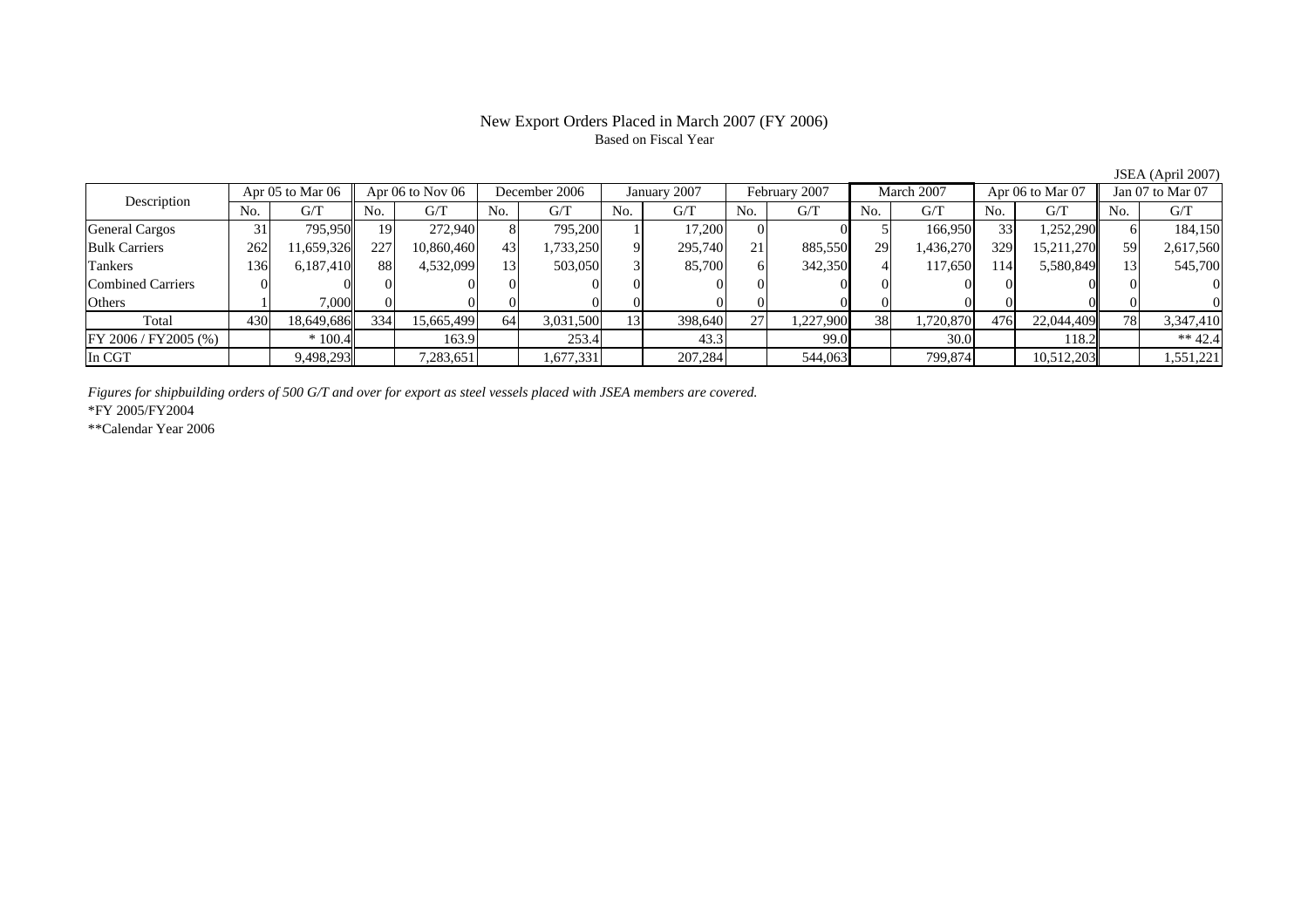# Export Ships Delivered in March 2007 (FY 2006) Based on Fiscal Year

JSEA (April 2007)

| Description           | Apr 05 to Mar 06 |            | Apr $06$ to Nov $06$ |            | December 2006  |         | January 2007 |           | February 2007 |         | March 2007 |           | Apr 06 to Mar 07 |            | Jan $07$ to Mar $07$ |           |
|-----------------------|------------------|------------|----------------------|------------|----------------|---------|--------------|-----------|---------------|---------|------------|-----------|------------------|------------|----------------------|-----------|
|                       | No.              | G/T        | No.                  | G/T        | N <sub>0</sub> | G/T     | No.          | G/T       | No.           | G/T     | No.        | G/T       | No.              | G/T        | No.                  | G/T       |
| <b>General Cargos</b> | 25               | 956,448    |                      | 651.374    |                | 75.246  |              | 134,228   |               | 31,967  |            | 176,166   | 26               | 1,068,981  | 10                   | 342,361   |
| <b>Bulk Carriers</b>  | 221              | 9,620,117  | 149                  | 6,778,727  |                | 499,658 | 26           | 1,266,675 | 11            | 552,055 | 23         | 1,059,527 | 220              | 10,156,642 | 60                   | 2,878,257 |
| Tankers               | 70               | 4,513,850  | 46                   | 3,089,065  |                | 343,154 | $\mathbf Q$  | 526,380   |               | 99,952  | 10         | 677,235   | 73 I             | 4,735,786  | $\mathcal{D}$        | 1,303,567 |
| Combined Carriers     |                  |            |                      |            |                |         |              |           |               |         |            |           |                  |            |                      |           |
| Others                |                  |            |                      |            |                |         |              |           |               |         |            |           |                  |            |                      |           |
| Total                 | 316              | 15,090,415 | 210                  | 10,519,166 | 17             | 918,058 | 39           | 1,927,283 | 16            | 683,974 | 37         | 1,912,928 | 319              | 15,961,409 | 92                   | 4,524,185 |
| FY 2006 / FY 2005 (%) |                  | $*112.2$   |                      | 112.3      |                | 126.2   |              | 107.2     |               | 53.4    |            | 99.9      |                  | 105.8      |                      | $*$ 90.6  |
| In CGT                |                  | 7,200,302  |                      | 4,987,637  |                | 433,677 |              | 838,078   |               | 327,880 |            | 834,614   |                  | 7,421,886  |                      | 2,000,572 |

*Deliveries of new shipbuilding orders of 500 G/T and over for export as steel vessels placed with JSEA members are covered.*

\*FY 2005/FY2004

\*\*Calendar Year 2005